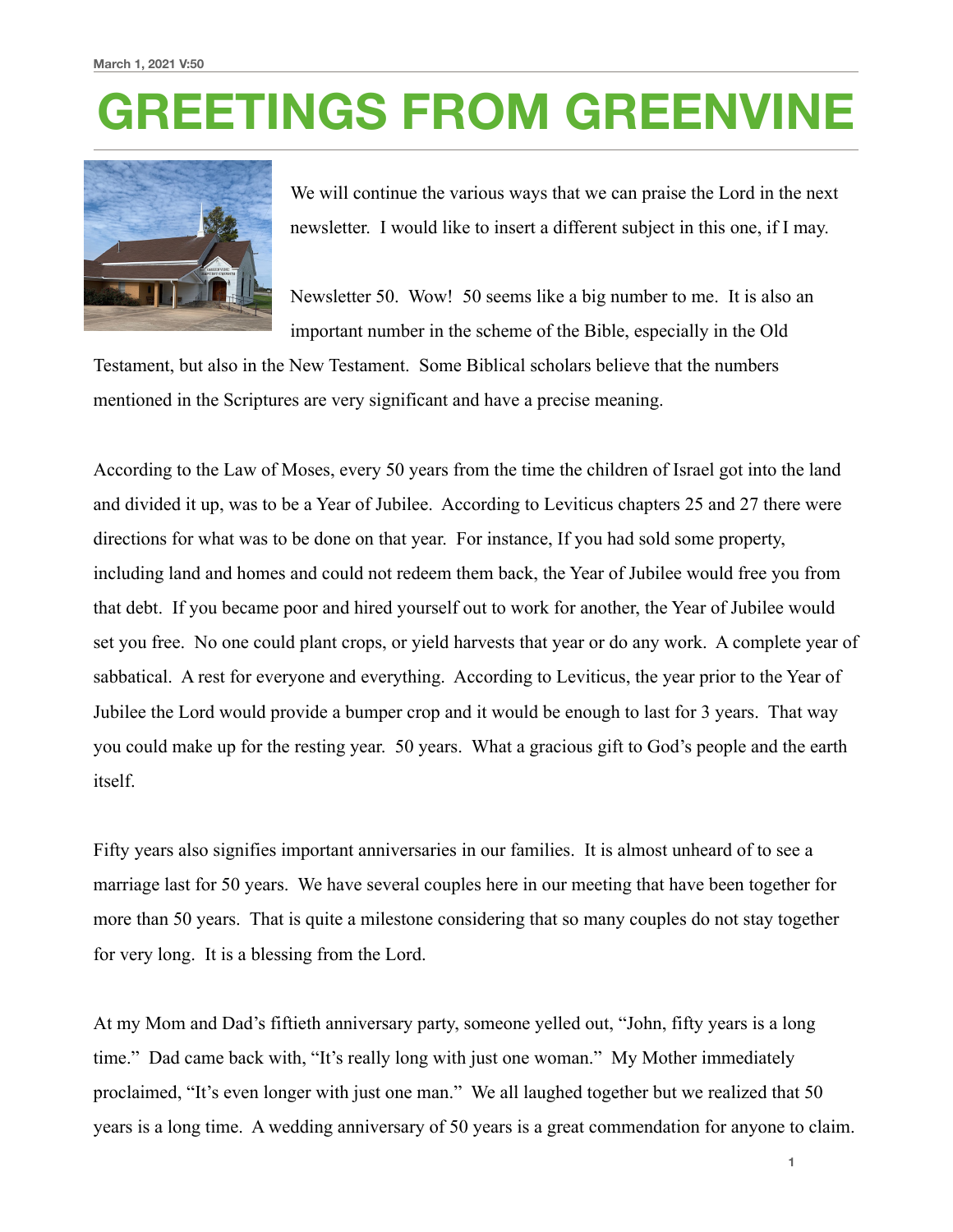**March 1, 2021 V:50**

Congratulations to you who have reached that mark. We would urge every couple to strive for that goal. We all know that it takes love and devotion, and it takes hard work. Thank you for staying with your spouses and your family.

Fifty also has an important meaning to me on this particular day. Fifty years ago on March 1st, I came home from Vietnam. I was confused, hurting, tired, scared, mentally unstable, physically exhausted, emotionally spent and did not understand what had just happened the previous 12 months.. As I look back to that time, I often say it was "a long time ago, in a galaxy far, far away." The separation of time has really helped in my attitudes and understandings. When I finally made it to Mom and Dads home, I was so lost. Not just mentally, emotionally, physically and psychologically, but I was lost spiritually. I could not understand how a loving God that I had heard of since birth, could possibly have me go though that year. March 1970 to March 1971. A year that I remember and sometimes want to forget. However, it is seared into my mind. I remember thinking when I got back that I will never talk about that year and will try to erase it from my mind. I couldn't. No matter what I did, tried or experienced, it was always there. It was if it haunted me.

I asked my Dad to spiritually explain to me why God would allow me to go through this ordeal....for a year. He told me that he didn't know, but God could be my comfort and help in this trying time of my life.

I kind of went crazy. Got involved in some horrible things. Spent two years trying to forget what was so powerfully engrained in my mind. After much soul searching, I gave up. I asked my Dad to show me the way. He very graciously and tenderly went over the Gospel and asked if I believed those basic truths from God. I told him that I had never fully realized what God had done for me. On that day, January 1, 1973, I realized that the loving God of the universe had a deep love for me and was there all the time and desired to walk me through this ordeal.

It has been a long walk, a hard walk at times, but a meaningful and gracious walk. God has taken Karen and I through some deep waters, yet rescued us over and over.

I am going to Faith Academy in Bellville on Thursday and Friday to substitute teach in their High School American History class. The teacher there is a dear friend of ours from our time at Sandy

**2**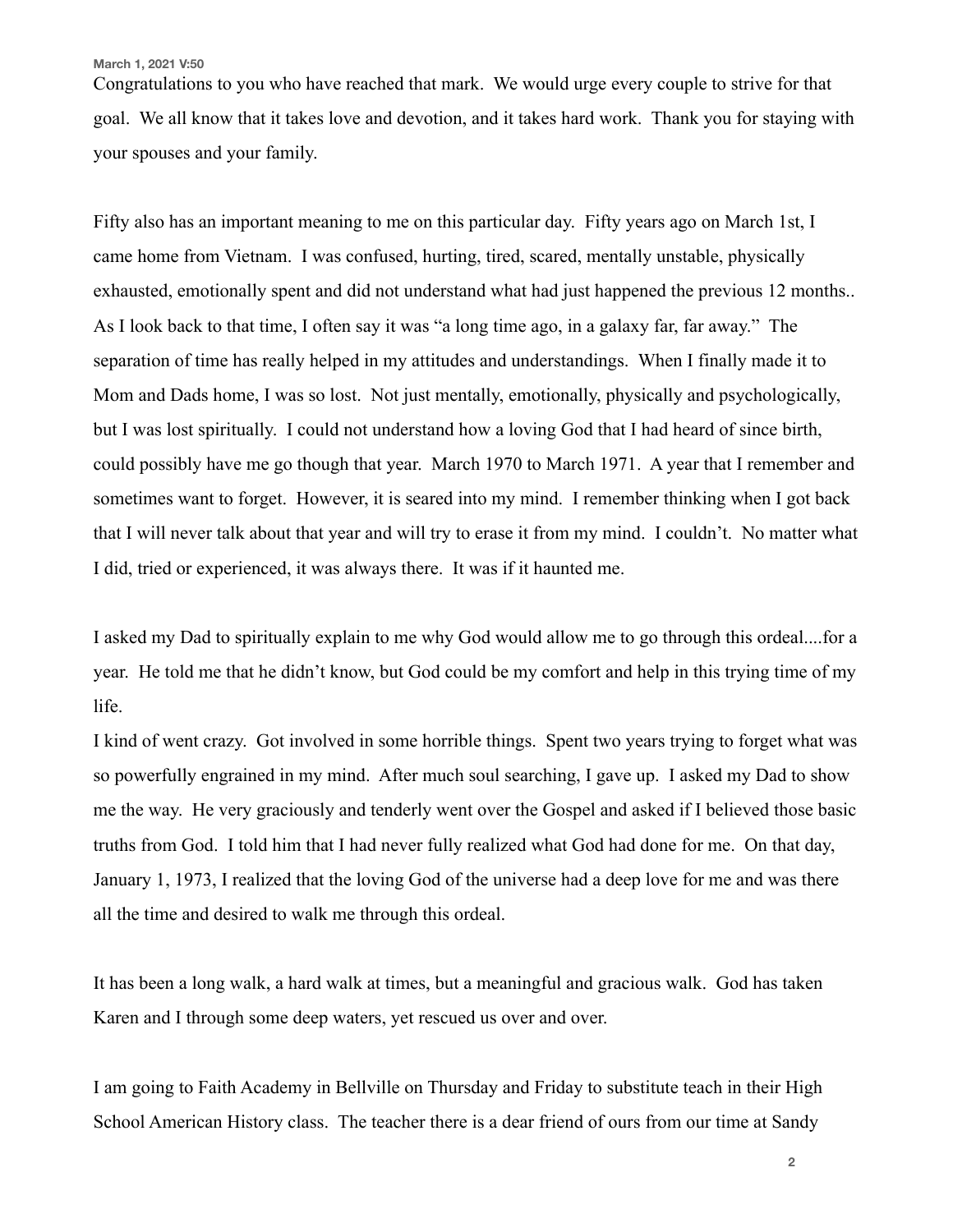**March 1, 2021 V:50**

Creek Bible Camp. They are beginning a study of the Vietnam War. Travis wants me to do a two day presentation of what my take at the time as well as now of the war. I have spent much time and money on books and articles concerning that war. I also have spent a great deal of effort trying to get a spiritual handle on that time. I would ask you to pray for my time there. Pray that I might help educate young people in History and help them Spiritually.

Love y'all. Karen and I continually pray for each of you. Blessings upon you. Jack & Karen

## **Announcements**

- Woman's Bible Study Will start a new study, Jesus and Woman in the First Century and Now. It will begin on Saturday March 6 @ 10:00am
- Men's Prayer Breakfast Wednesday March 31, @ 7am

- Wednesday Night Bible Study will begin Wednesday March 17, 2021 at 6pm in the fellowship hall. We will be studying 1st and 2nd Timothy

- Celebration of Life Banquet Thursday March 4, 2021 The church will provide a table
- Daylight Savings Time March 14 Remember to Set your clocks ahead 1 hour
- Are you staying home because of Covid and would like Jack to bring communion to you? Please call the church office to schedule a time.